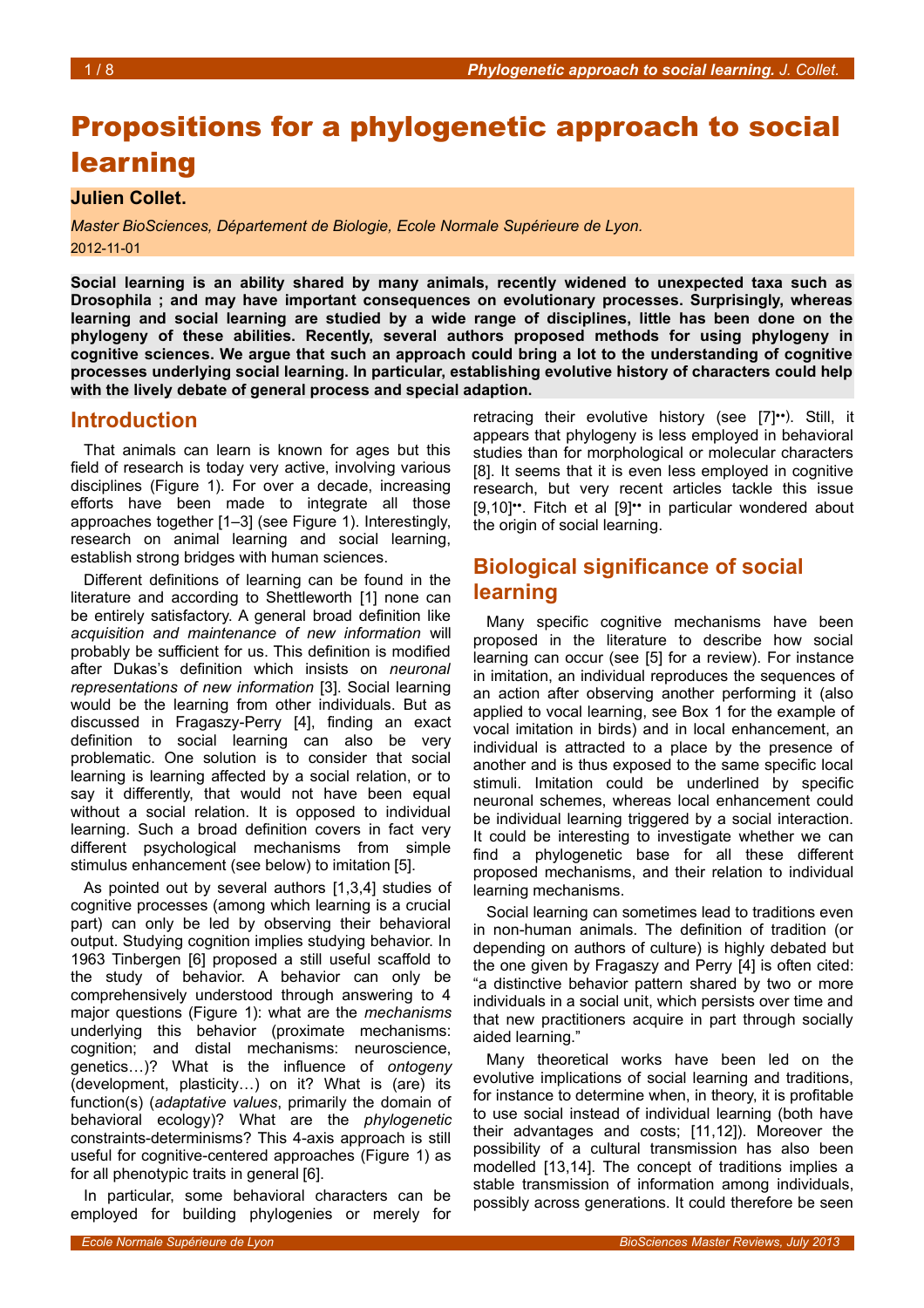

Adaptive function

<span id="page-1-0"></span>**Figure 1. Schematic of the Tinbergen's four questions applied to the biological study of behavior.** In italics are the 4 main axis that one should investigate together to have a comprehensive understanding of a behavior. Tinbergen considered this methodological scaffold relevant for the study of all phenotypic traits and it could in particular be applied to cognitivecentered studies. Some particular axis corresponds to active specialized disciplines (some appear in colored squares). For some years there have been increasing efforts to integrate those disciplines together, and it should be emphasized that this four axis distinction is by no mean a strict delimitation, but rather a tool to remember all biological aspects of importance. The object of this report is to examine how phylogeny is used for the study of a cognitive capacity: social learning. *(Adapted from [6]).* 

as an inheritance system, parallel to the genetic inheritance, along with other processes like epigenetic inheritance (see [14] for a review). Cultural transmission is a major force in the human lineage [15], but could also be important in non human animals. For instance vocal dialects in Birds have long been thought to be an actor of speciation. In Cetaceans, it has been observed that population genetic structures of Sperm Whales reflect more vocal dialects than geographical repartition [16]. An important question is whether all processes of social learning [5] can contribute equally to traditions. Knowing the phylogenetic distribution and appearance of those different mechanisms could be of importance, and it appears that social learning and traditions are more widespread than previously thought.

## *Social learning abilities within the phylogenetic tree of life: current knowledge*

So far social learning has been reported in Vertebrates (Teleosts, Turtles, Birds, Mammals) and in Ecdysozoans (Insects [17,18]). Despite the fact that major biological models for individual learning (ie *C.elegans*, *Aplysia*) exists in Lophotrochozoans, octopi are as far the only representative of that major branch

for which social learning has been suggested [19] to our knowledge. However, the other major biological model, *Drosophila melanogaster*, shows interesting results: Mate choice copying has been reported in female fruit flies [17]•. It has been suggested that mate choice copying (like vocal learning) could be a particularly relevant context for cultural transmission to impact evolution, because of stable specific sexual or natural selection pressure it creates [12]. Females Drosophila also learn oviposition site preferences [18] from conspecifics. Experiments suggested that this transmission was performed by direct social interactions between flies rather than stimulus or local enhancement, and that preferences were maintained in second-order observers (observing the first observers) thus could be a form of tradition [18].

It is generally believed that all animals with nervous cells should have a form of learning ability [3]. Whether learning can occur in other clades is poorly documented, and would strongly depend on the definition of learning adopted [1]. Considering the hypothesis that many processes are shared between social and individual learning; social learning could also occur in most nervous animals.

### *Social learning and sociality*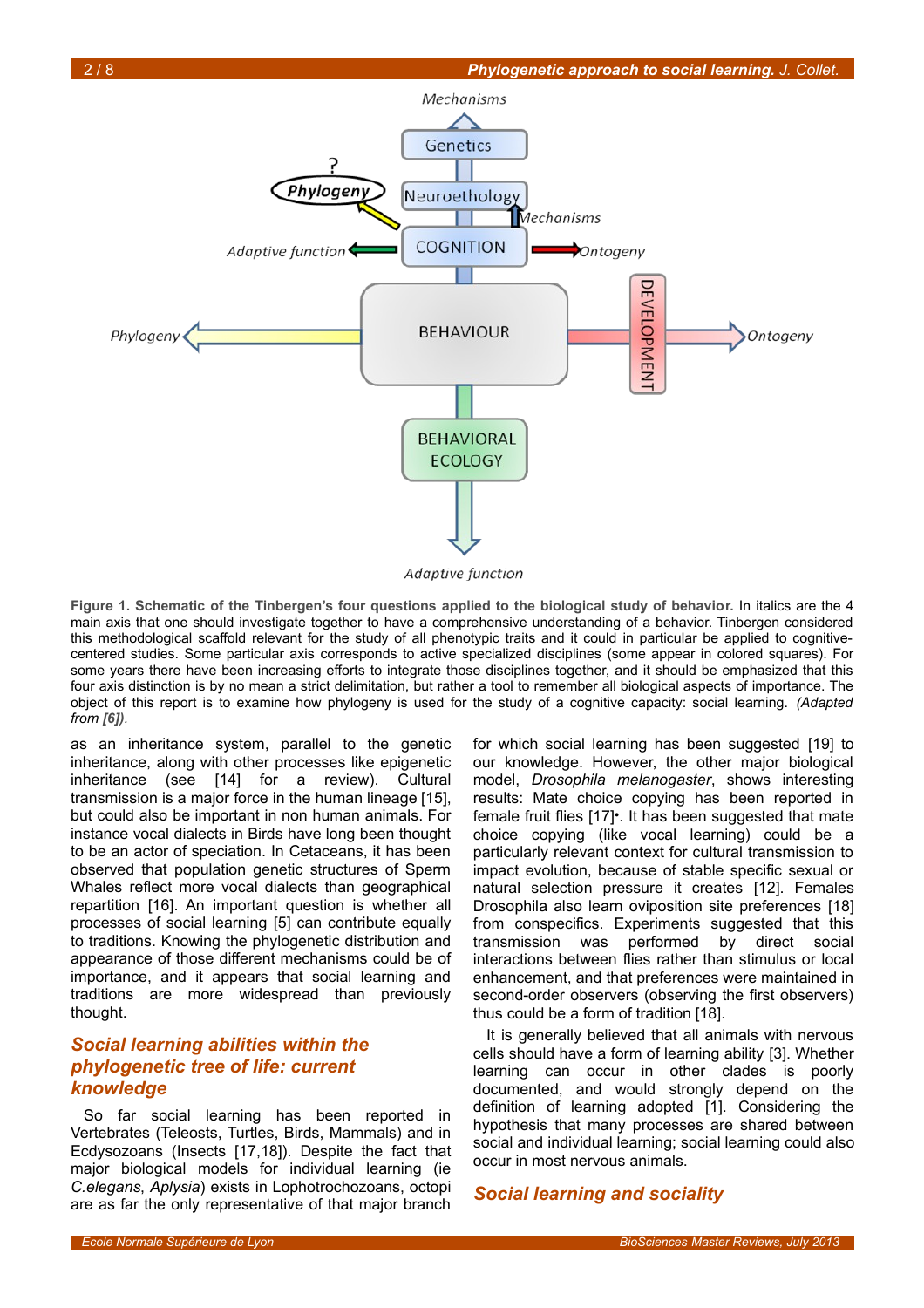Another hypothesis is that social learning is a specific feature developed by social animals (see [20]). Wilkinson et al [21]<sup>•</sup> challenged this view arguing that a non-social turtle (*Geochelone carbonaria*) appears able to learn from conspecifics. Even though those turtles were grouped some months before the experience (to "socialize" them), in their natural behavior they are not considered social animals.

However, the authors do not discuss the sociality of related turtle species nor their social learning abilities (which are probably unknown). Maybe the ancestor was a social species that could learn from conspecifics, and whose ability has been inherited. One could argue that cognitive abilities are labile and special adaptations thus would have disappeared when turtles became solitary. But in this case, how much labile is it? The classical approach would be to search for a correlation between social learning and sociality among much more taxa, but few studies of social learning in solitary species have been led [9,21]. In this approach the evolutive histories of both traits are not needed to be known but phylogenetic correction has to be considered.

## **Phylogenetic signal and comparative approaches**

In the so called evolutionary approach, or special

adaptation approach, which focus on the adaptive functions of cognitive traits, it is current to seek for correlations between the occurrence of cognitive traits and ecological or neuroanatomical factors (see for instance [22]). In this search for correlations it is crucial to take into account the phylogeny when comparing several species: correlation tests assume independent points, but phylogenetically related species are not. Phylogeny can sometimes be a crucial factor to explain the distribution of characters, what can be called phylogenetic inertia.

 Depending on the characters and species studied, the strength of phylogenetic inertia, or phylogenetic signal, can vary. MacLean et al [10]<sup>\*\*</sup> detail the principle of one of the statistics measuring phylogenetic signal: lambda. Lambda ranges between 0 and 1 and indicates to what extent the covariation of two traits coincides with phylogeny. When lambda is near 0, the phylogenetic signal is low, thus the potential correlation between traits is independent of phylogeny (a confonding effect is that when there is no variation of the ability in the sample, lambda also equals 0, whereas it could reflect a shared feature at the sample scale). On the opposite, when lambda equals 1, the potential correlation fits perfectly with phylogeny (Figure [2\)](#page-2-0). Lambda can then be used to rescale the internal branches of the phylogenetic tree to visualize more intuitively the phylogenetic signal. When it is high,



<span id="page-2-0"></span>**Figure 2. Different use of phylogeny for the study of phenotypic traits, including cognitive abilities.** Phylogenetic signal is a measure of the importance of phylogeny in the distribution of a given trait. In the uppest example, phylogenetic signal should be quite high (lambda=1, see the text) but much lower in the second case. Phylogenetic signal depends on the scale of investigation. When searching for correlations between two traits, phylogeny must be taken into account because of a potential confounding effect of phylogeny. When knowing current states of modern species, ancestral state can be inferred (possibly with confidence intervals when states can be quantified) to retrace the evolutive history of the ability, by applying the principle of parsimony. This could help determine how much labile are cognitive traits in evolution. Finally, for comparative studies, phylogenetic targeting can help determine which species to investigate to statistically improve the dataset already collected. All those methods are presented in [10]••) and this figure comes from their article. *(Adapted from [10]).*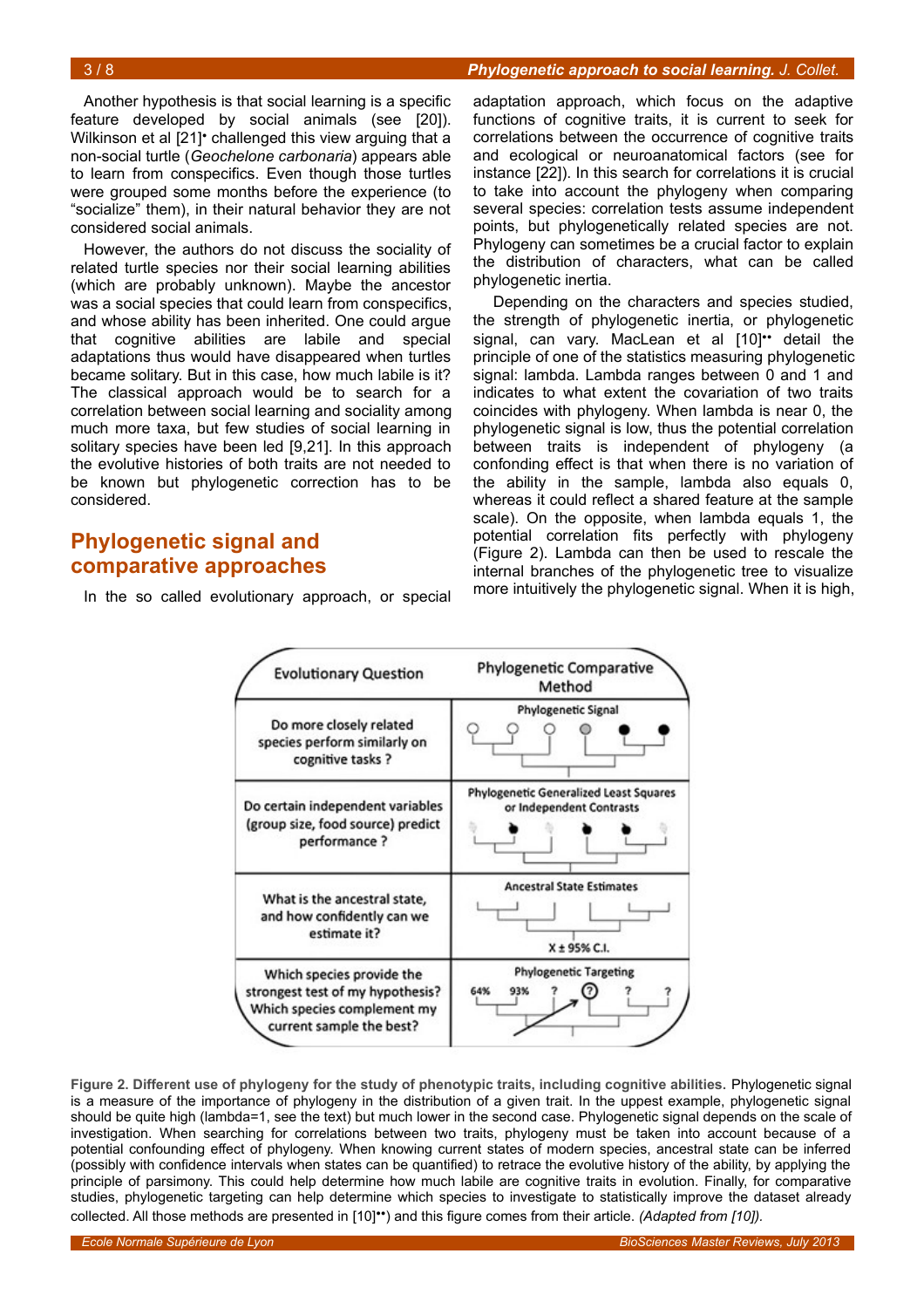the species points are not independent thus phylogenetic correction must be used for correlating traits. Two main methods exist: phylogenetic contrasts [23] or PGLM [24] (Figure [2\)](#page-2-0).

MacLean et al [10]<sup>\*\*</sup> also detail phylogenetic targeting (Figure [2\)](#page-2-0): a method to optimally designate species (phylogenetically and statistically speaking) to investigate for a comparative study, given the results you already have on different species.

## **Establishing the evolutive history of a cognitive trait**

When phylogenetic signal is high enough, it can be attempted to retrace the evolutive history of a cognitive trait: when and where did it appear? That is mapping characters on a phylogenetic tree established by other means (molecular or morphological) and infers ancestral state (Figure [2\)](#page-2-0) This is the attempt of Fitch et al [9]•• for investigating the evolutive origin of cognitive modules related to language ability, among which social learning is crucial.

#### *How to state homology?*

Considering that cognitive traits must have a heritable part, homologous cognitive characters should be determined. It could be difficult in practice for some characters to detect their origin, if the specialization is too high. It may also be hard to define clear distinct cognitive mechanisms, as they are interdependent with each other (but phylogenetic approach could help determining the strength of those relations, ie modularity). In a nutshell, homologies in cognitive mechanisms must exist but would be hard to define. Fitch et al [9]<sup>\*\*</sup> takes convincing examples of some cognitive traits that could be homologous, even if the article emphasizes on the importance of convergence (or analogy). But they don't explain explicitly how to operationally define homologies.

In morphological studies, there are classically two successive steps to state homology of a character [7,25]. The primary homology is determined thanks to 3 criteria: *position*, *specificity*, and *continuity* (Figure [3\)](#page-3-0). Two characters that occupy the same position in an organism, regardless of their function, might be homologous. This *position* criterion has been transposed for behavioral characters: two behavioral patterns occupying the same "place" in a more general behavior (Wenzel takes the example of tail-wagging



<span id="page-3-0"></span>**Figure 3. Three criteria for defining primary functional homology between functional characters S1, S2…S5.** Homology is sameness by common descent. These criteria have been transposed from those designed for morphological and behavioral studies [25]. **a.** *Position* **criterion** (redrawn from [25]). S1 and S2 perform a same function F, and are part of larger functional system (respectively T1 and T2) which performs a same function  $F^*$ . S1 and S2 share the same kind of relation with other parts of T1 and T2 (the same relative position), thus might be considered homologous. **b.** *Specificity* **criterion.** S1 and S2 are very specific and complex thus could be assumed to be homologous. **c.** *Continuity* **criterion.** S1 to S5 can be placed on a continuum thus are likely to be homologous. The more criteria the characters fulfill, the more robustly the primary homology can be inferred. By mapping characters on a tree, secondary homology can be tested (to further support homology of characters)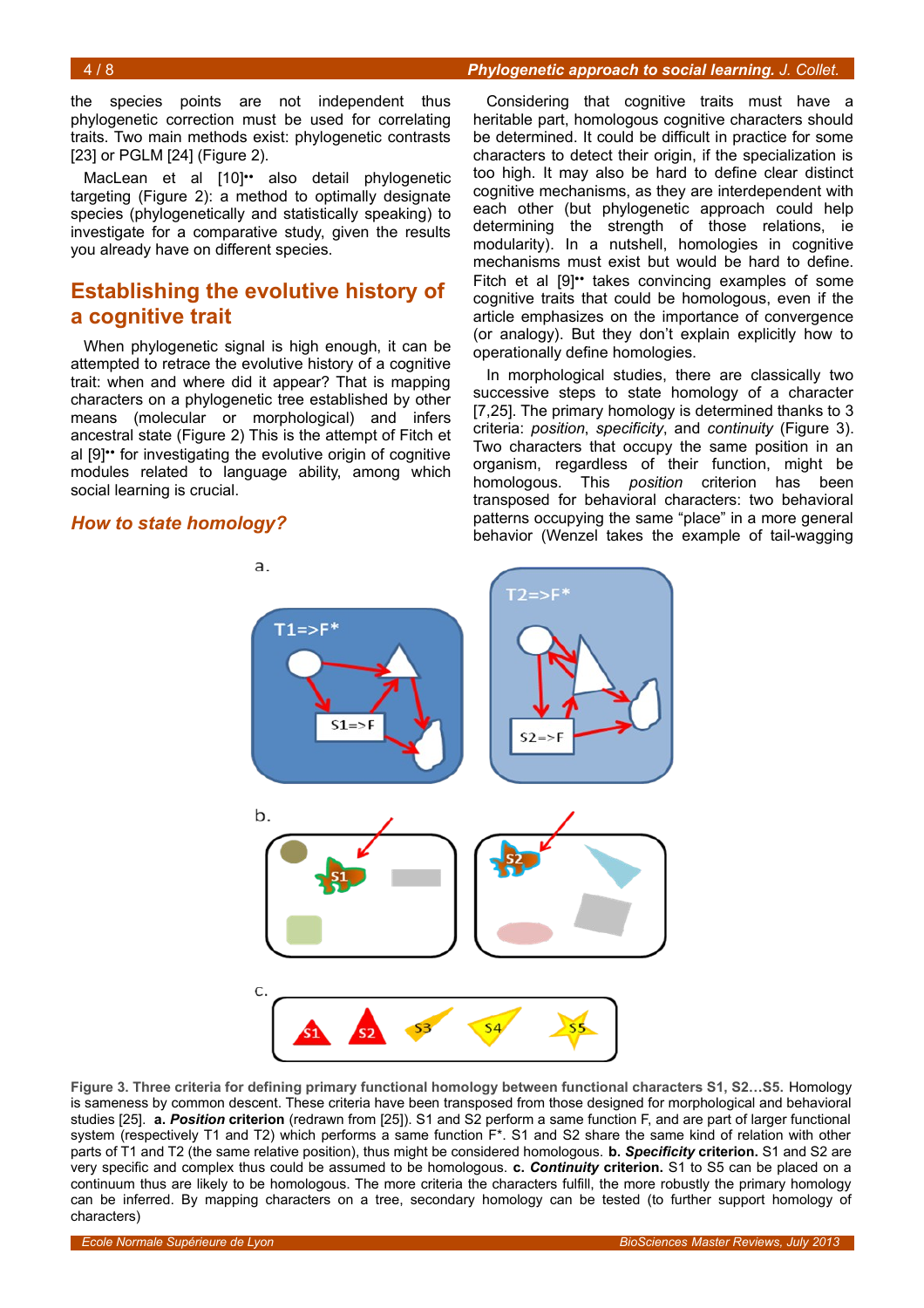#### <span id="page-4-0"></span>**Box 1. Vocal imitation in birds**

There is at least one major example of a cognitive ability which has received phylogenetic attention: the song learning in birds. Classical orders of modern birds are quite well known and many appear monophyletic, but the interordinal relations have been difficult to establish. One major question is the place of the Passerines (or perching birds), which represents half of all modern species. This group is considered monophyletic, and is divided in 3 suborders [34]•. The two biggest are the oscines (roughly 4000 species) and the suboscines (1000 species). Interestingly, oscines are often called songbirds, referring to their shared ability to learn their vocalizations [35]. Indeed it appears that oscines have to hear the song of adults to develop fully normal song, whereas suboscine songs seem much more innate (at least in the group of Tyrannidae), even whether exceptions have been reported [34,36]. Oscines are thus an example of clade that can be defined by a cognitive ability (though supported by molecular evidence). It is worth noticing that oscines represent nearly half of extant species, with various habitats, range, size, life history traits, social life etc.

Only two non-Passerine orders are known to show vocal learning: Parrots and Hummingbirds [34,35]. It has long been thought that those 3 orders were distantly related thus leading to the assumption of 3 major vocal learning appearance in Birds [35]. But recent results based on genome-wide sequence analysis [37]• or on presence of specific retrotransposable elements [34]• tend to strongly support Parrots as the sister-group of Passerines (tough this is not supported by mitochondrial analyses; see Pacheco et al [38]). Some authors emphasized on the implication for the phylogeny of vocal learning. Indeed, it seems more parsimonious with those studies to consider vocal learning having appeared once in the common lineage of Parrots and Passerines (and once in Hummingbirds) [34]•. Secondary loss would have occurred in suboscines-Tyrannidae [34]•. Regarding the general process-special adaptation debate, this illustrates that some cognitive abilities could last for long times.

Interestingly, the song of birds is actively investigated by both neurosciences and genetics (the full genome of the Zebra Finch, a vocal learner, has been sequenced recently, see Clayton et al [35]), and striking similarities exist at neuroanatomical and intracellular scales, with a major role of the gene FOXP2 [39] (also known to be involved in human language ability [39], illustrating the scale-dependance of homology). Clayton et al [35] called for integration of behavioral, neural and genetics studies of bird song. It could be fruitful to investigate more precisely the history of cognitive traits implied by vocal learning ability, to complement mechanistic studies (neural and genetic). Indeed, if all oscines appear to learn part of their repertoire, it is well known that some species are able to imitate tens of other species (including mammals like humans) whereas other only imitate their father's song, and different social learning processes could be involved. Are those cognitive modules as stable in the evolution as the broad song-learning ability? We can believe that sequencing key genes (like FOXP2) could help answer this question [36], but only psychological experiments will provide definitive answer. Regarding the proposed criteria for primary homology ; all *position*, *specificity*, and *continuity* could appear quite convincing for such modules (inside the more general vocal learning function).

within *Tilapia* courtship behavior [7]••), even if not identical, might be homologous. Garcia [25] proposed to generalize this criterion for functional homologies, which could thus be used in theory for cognitive traits. The idea is to identify 2 functional traits (S1 and S2) performing a same function (F, possibly in different ways) which are each part of larger functional systems (T1 and T2 respectively), with T1 and T2 sharing also the same function  $F^*$  and similar organization (Figure [3\)](#page-3-0). The second criterion for primary homology, *specificity*, states that complex derived characters in two clades are likely to be homologous. It assumes that characters more generally evolve towards greater complexity. This criterion can be used for behavioral characters according to Wenzel [7]••, who takes the example of web building by spiders. Garcia [25] also considers this criterion could be used without modification for cognitive characters. Finally, the *continuity* argument is that if characters can be placed on a continuum of states, then they are probably homologous. Here again it has been proposed to use the same criterion for behavioral [7]•• or for cognitive [25] characters. When primary homologous characters

are determined, secondary homology can be tested for a stronger assumption of homology. It consists in mapping the character on a phylogenetic tree, and to apply the principle of parsimony to check the common ancestry [7,25]. For cognitive abilities quantitatively assessed, McLean et al [10]•• propose to use specific quantitative models to infer the common ancestor state (thus allowing confidence intervals to be calculated)

## *Plasticity of cognitive characters: how to infer absence of a capacity?*

A major obstacle is that it is impossible to prove the absence of a capacity, *a fortiori* when the characters are very plastic like cognitive traits. To reduce the importance of this issue, McLean et al [10]•• proposed to build a database synthesizing not only positive results for cognitive processes detected in particular species (in "standardized" experiments) but also the experiments that failed to provide evidence for a capacity. Absence could then be most reliably inferred when several different procedures failed to detect it in a species.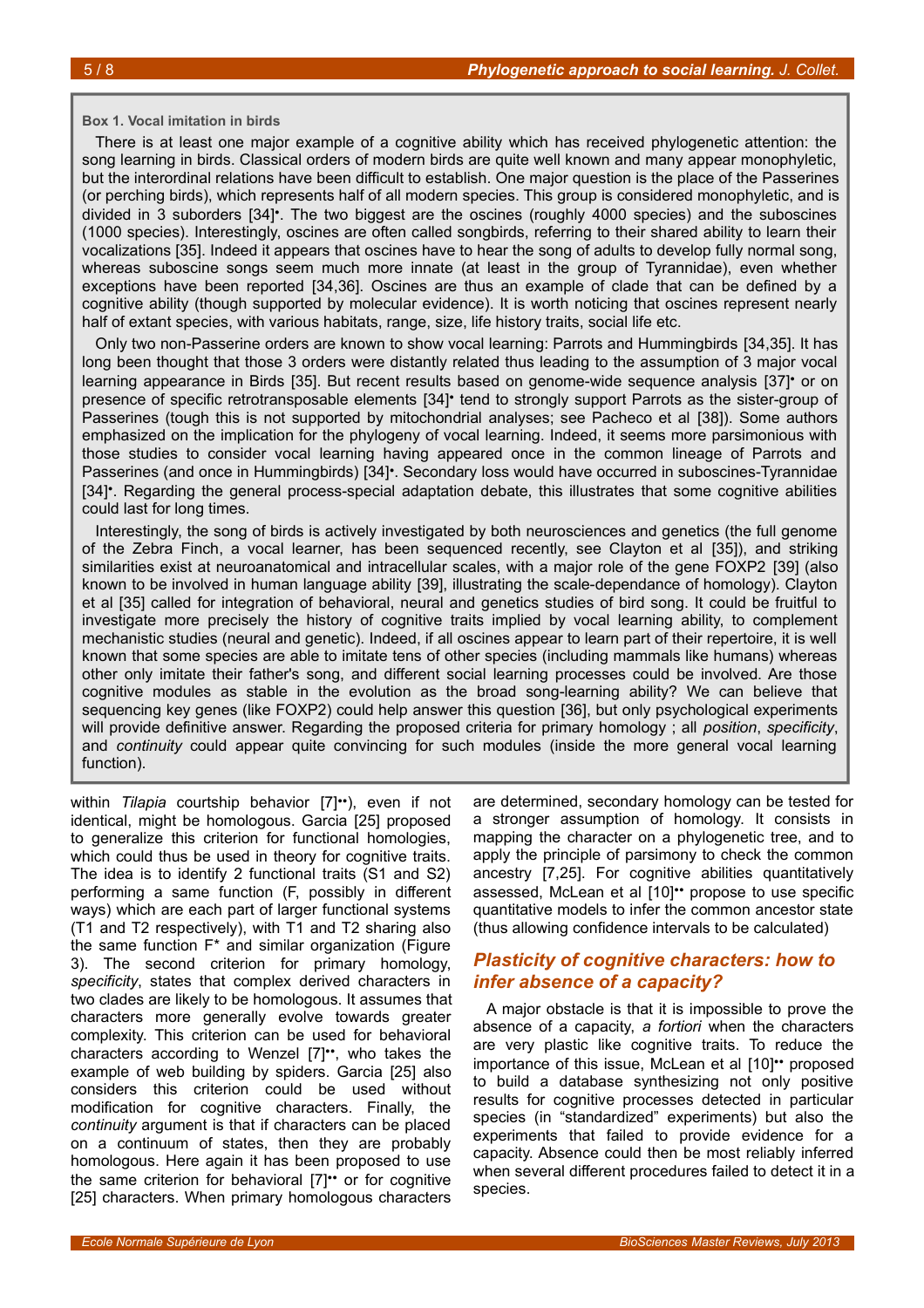## **Are cognitive capacities too labile?**

This phylogenetic approach could help bringing answers to an important debate in cognitive research. Two hypotheses are often adopted and confronted regarding cognitive abilities [3,26,27] the special adaptation hypothesis for which cognitive traits are primarily reflecting peculiar abilities of species for their niche, and too labile to be comparable between distant species ; and the general process hypothesis that says on the contrary that we can define broad-distributed cognitive abilities (eg associative learning, imitation…) that can be employed in different situations for different species, and thus comparable between distant species [26]. Papini [28] well explained the limits of this opposition, emphasizing on the fact that evolution is necessarily the result of both stasis and changes (see also [1] chapter 2). Each cognitive process would be the result of both inherited broad ability and more peculiar adjustments, but the relative importance of each is hardly known [27]. An illustration of this problem is the former mentioned two hypotheses for social learning: is it individual learning applied to social context (general-process) or special adaptation to sociality?

In *Drosophila melanogaster*, significative quantitative differences on several cognitive processes (Long and Short-term memory, Retroactive interference [29,30]•) have been reported between 2 strains from a natural polymorphism (it seems that only one gene, for, is sufficient to cause those differences [29,30]<sup>•</sup>). Thus changes could be easy to occur in some cases at least, but sometimes cognitive abilities appear quite stable (see Box [1](#page-4-0) and the vocal imitation in Birds). We argue that phylogenetic mapping could help determining the lability rate(s), that is to say testing this hypothesis for different taxa and processes. To do so, beginning with narrower phylogenetic analysis could be less controversial. Assessing the phylogenetic signal in the data can help determine whether it is worth the effort  $[10]$ <sup>\*</sup>.

Furthermore it is crucial to remember two things, both explained by Ereshefsky [31]: homologous characters are not necessarily identical, but are similar by common descent; and secondly, homology is depending on the scale you are looking at. If phenotypic characters can be seen as homologies within certain clades, their determinisms at organ, cellular and/or genetic levels might not be (e.g. Eukaryotes have genders determined in various ways). The reverse is also true, so even if neuronal mechanisms are shared between learning processes, this does not necessarily mean homologous learning abilities. For a more documented analysis of *conservation of gene function in behavior* see the namely article by Reaume and Sokolowsky [32], which also tackles the case of genes involved in learning and memory among animals (including the previously mentioned *for* and its homologs). A consequence of this is that if reconstructing evolutive history of cognitive traits could contribute to determine those worth to be investigated for their mechanisms (as De

Phylogenetic studies are just beginning in the field of cognitive sciences but could bring complementary information to the classical mechanistic or adaptative focus. Methods have been proposed for defining homologies, perform analyses (to assess ancestral state or phylogenetic signal). Given the influence social learning could have on evolutionary processes, and its importance in human societies, we hope this approach will develop.

## **Acknowledgments**

I would like to thank Frederic Mery for his useful corrections and comments during the elaboration of this report, and Didier Casane for ideas and clarifications on the potential of phylogeny.

## **References and recommended reading**

Papers of particular interest have been highlighted as:

- of special interest
- ●● of outstanding interest
- 1. Shettleworth SJ: *Cognition, evolution, and behavior (2nd ed.)*. Oxford University Press; 2010.
- 2. Shettleworth SJ: **Animal cognition and animal behaviour**. *Animal Behaviour* 2001, **61**:277–286. [doi: 10.1006/anbe.2000.1606]
- 3. Dukas R, Dukas R, Ratcliffe JM: **Learning mechanisms, ecology, and evolution**. *Cognitive ecology II* 2009, [no volume].
- 4. Fragaszy DM, Perry S: **Towards a biology of traditions**. *The biology of traditions: models and evidence* 2003, [no volume].
- 5. Hoppitt W, Laland KN: **Chapter 3 Social Processes Influencing Learning in Animals: A Review of the Evidence [Internet]**. In *Advances in the Study of Behavior*. Edited by H. Jane Brockmann TJR. Academic Press; 2008:105–165.
- 6. Tinbergen N: **On aims and methods of Ethology**. *Zeitschrift für Tierpsychologie* 1963, **20**:410–433. [doi: 10.1111/j.1439-0310.1963.tb01161.x]
- 7. Wenzel JW: **Behavioral homology and phylogeny**. *Annual review of ecology and systematics* [date unknown], **23**:361–381.
- •• This article was among those which brought the phylogeny back in studies of behavior in the 90's. It proposed explicitly for the first time to transpose the criteria for primary homology used in morphological phylogeny, for behavioral traits. The explanation is clear and it provides illustrative examples.
- 8. Price JJ, Clapp MK, Omland KE: **Where have all the trees gone? The declining use of phylogenies in animal behaviour journals**. *Animal Behaviour* 2011, **81**:667.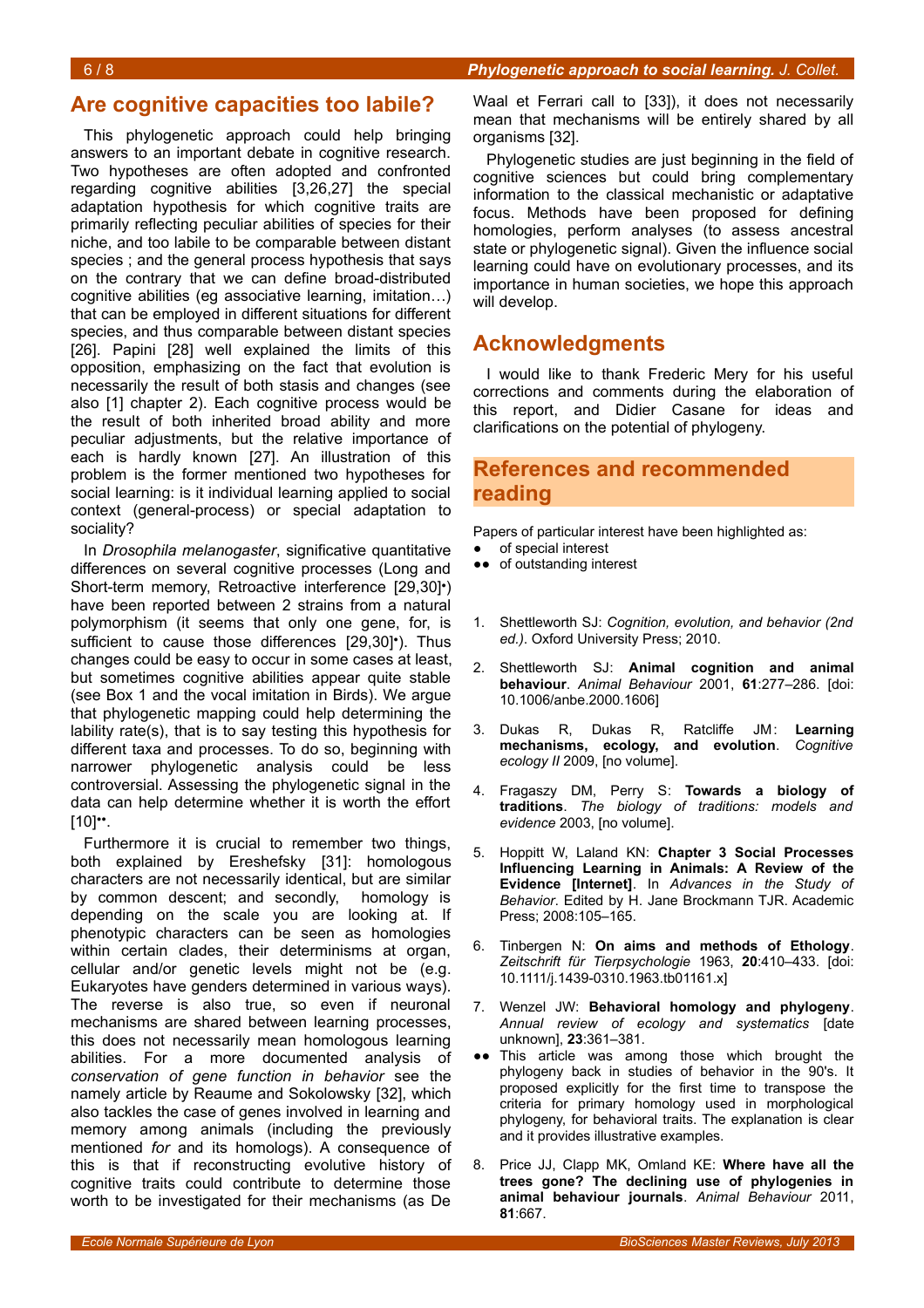- 9. Fitch WT, Huber L, Bugnyar T: **Social cognition and the evolution of language: constructing cognitive phylogenies**. *Neuron* 2010 , **65**:795–814. [doi: 10.1016/j.neuron.2010.03.011] [PMID: 20346756]
- Phylogeny of cognitive abilities are very rare, but this article try to adopt this point of view for analyzing the evolutive origin of cognitive modules that can be thought to be involved with human language ability. There is no specific phylogenetic methodology used but this work provides convincing examples of cognitive traits that could be homologies.
- 10. MacLean EL, Matthews LJ, Hare BA, Nunn CL, Anderson RC, Aureli F, Brannon EM, Call J, Drea CM, Emery NJ, et al.: **How does cognition evolve? Phylogenetic comparative psychology**. *Anim Cogn* 2012, **15**:223–238. [doi: 10.1007/s10071-011-0448-8] [PMID: 21927850]
- ●● Probably the central article for the forthcoming cognitive phylogeny studies; it reviews methods that can be used for phylogenetic studies. Interestingly, the numerous authors propose to create a devoted database to compile all works, that will be done with standardized protocols. They cover a large range of potential use of phylogeny.
- 11. KENDAL RL, COOLEN I: **Adaptive Trade-offs in the Use of Social and Personal Information**. *Cognitive ecology II* 2009, [no volume].
- 12. Laland KN, Kendal JR: **What the models say about social learning**. *The biology of traditions: Models and evidence* 2003, [no volume].
- 13. Cavalli-Sforza LL, Feldman MW: *Cultural Transmission and Evolution: A Quantitative Approach.(MPB-16) [Internet]*. Princeton University Press; 1981.
- 14. Danchin É, Charmantier A, Champagne FA, Mesoudi A, Pujol B, Blanchet S: **Beyond DNA: integrating inclusive inheritance into an extended theory of evolution**. *Nat. Rev. Genet.* 2011, **12**:475–486. [doi: 10.1038/nrg3028] [PMID: 21681209]
- 15. Laland KN, Odling-Smee J, Myles S: **How culture shaped the human genome: bringing genetics and the human sciences together**. *Nat. Rev. Genet.* 2010, **11**:137–148. [doi: 10.1038/nrg2734] [PMID: 20084086]
- 16. Rendell L, Mesnick SL, Dalebout ML, Burtenshaw J, Whitehead H: **Can genetic differences explain vocal dialect variation in sperm whales, Physeter macrocephalus?** *Behav. Genet.* 2012, **42**:332–343. [doi: 10.1007/s10519-011-9513-y] [PMID: 22015469]
- 17. Mery F, Varela SAM, Danchin É, Blanchet S, Parejo D, Coolen I, Wagner RH: **Public Versus Personal Information for Mate Copying in an Invertebrate**. *Current Biology* 2009 , **19**:730–734. [doi: 10.1016/j.cub.2009.02.064]
- Together with the following reference, those two articles elegantly suggest that tradition and cultural transmission could occur in unexpected taxa, and furthermore place Drosophila as a major model for this field of research.
- 18. Battesti M, Moreno C, Joly D, Mery F: **Spread of social information and dynamics of social transmission within Drosophila groups**. *Curr. Biol.* 2012, **22**:309– 313. [doi: 10.1016/j.cub.2011.12.050] [PMID: 22264604]
- 19. Fiorito G, Scotto P: **Observational Learning in Octopus vulgaris**. *Science* 1992, **256**:545–547. [doi: 10.1126/science.256.5056.545] [PMID: 17787951]
- 20. Reader SM, Lefebvre L: **Social learning and sociality**. *Behavioral and brain sciences* 2001, **24**:353–355.
- 21. Wilkinson A, Kuenstner K, Mueller J, Huber L: **Social learning in a non-social reptile (Geochelone carbonaria)**. *Biol. Lett.* 2010, **6**:614–616. [doi: 10.1098/rsbl.2010.0092] [PMID: 20356886]
- An interesting article which studies social learning in a previously unexplored group (non-avian Reptiles) and moreover in a non-social species, testing an important hypothesis (social learning for social animals). Unfortunately authors do not discuss the potential role of turtles phylogeny.
- 22. Reader SM: **Relative brain size and the distribution of innovation and social learning across the nonhuman primates**. 2003, [no volume].
- 23. Felsenstein J: **Phylogenies and the comparative method**. *American Naturalist* 1985, **125**:1–15.
- 24. Pagel M: **Inferring the historical patterns of biological evolution**. *Nature* 1999 , **401**:877–884. [doi: 10.1038/44766] [PMID: 10553904]
- 25. García CL: **Functional Homology and Functional Variation in Evolutionary Cognitive Science**. *Biological Theory* 2010 , **5**:124–135. [doi: 10.1162/BIOT\_a\_00036]
- 26. Macphail EM, Bolhuis JJ: **The evolution of intelligence: adaptive specializations versus general process**. *Biol Rev Camb Philos Soc* 2001, **76**:341–364. [PMID: 11569788]
- 27. Bolhuis JJ, Wynne CDL: **Can evolution explain how minds work?** *Nature* 2009, **458**:832–833. [doi: 10.1038/458832a] [PMID: 19370014]
- 28. Papini MR: **Pattern and process in the evolution of learning**. *Psychol Rev* 2002, **109**:186–201. [PMID: 11863037]
- 29. Mery F, Belay AT, So AK-C, Sokolowski MB, Kawecki TJ: **Natural polymorphism affecting learning and memory in Drosophila**. *Proc. Natl. Acad. Sci. U.S.A.* 2007, **104**:13051–13055. [doi: 10.1073/pnas.0702923104] [PMID: 17640898]
- 30. Reaume CJ, Sokolowski MB, Mery F: **A natural genetic polymorphism affects retroactive interference in Drosophila melanogaster**. *Proc. Biol. Sci.* 2011, **278**:91–98. [doi: 10.1098/rspb.2010.1337] [PMID: 20667877]
- The two preceding references illustrate that quantitatively, significant differences in major cognitive ability can occur between individuals of the same population, due to a natural polymorphism. It establishes strong link with genetics and also illustrates that cognitive abilities can sometimes be very labile.
- 31. Ereshefsky M: **Psychological Categories as Homologies: Lessons From Ethology**. *Biology and Philosophy* 2007, **22**:659–674.
- 32. Reaume CJ, Sokolowski MB: **Conservation of gene function in behaviour**. *Philos. Trans. R. Soc. Lond., B, Biol. Sci.* 2011 , **366**:2100–2110. [doi: 10.1098/rstb.2011.0028] [PMID: 21690128]
- 33. de Waal FBM, Ferrari PF: **Towards a bottom-up perspective on animal and human cognition**. *Trends*